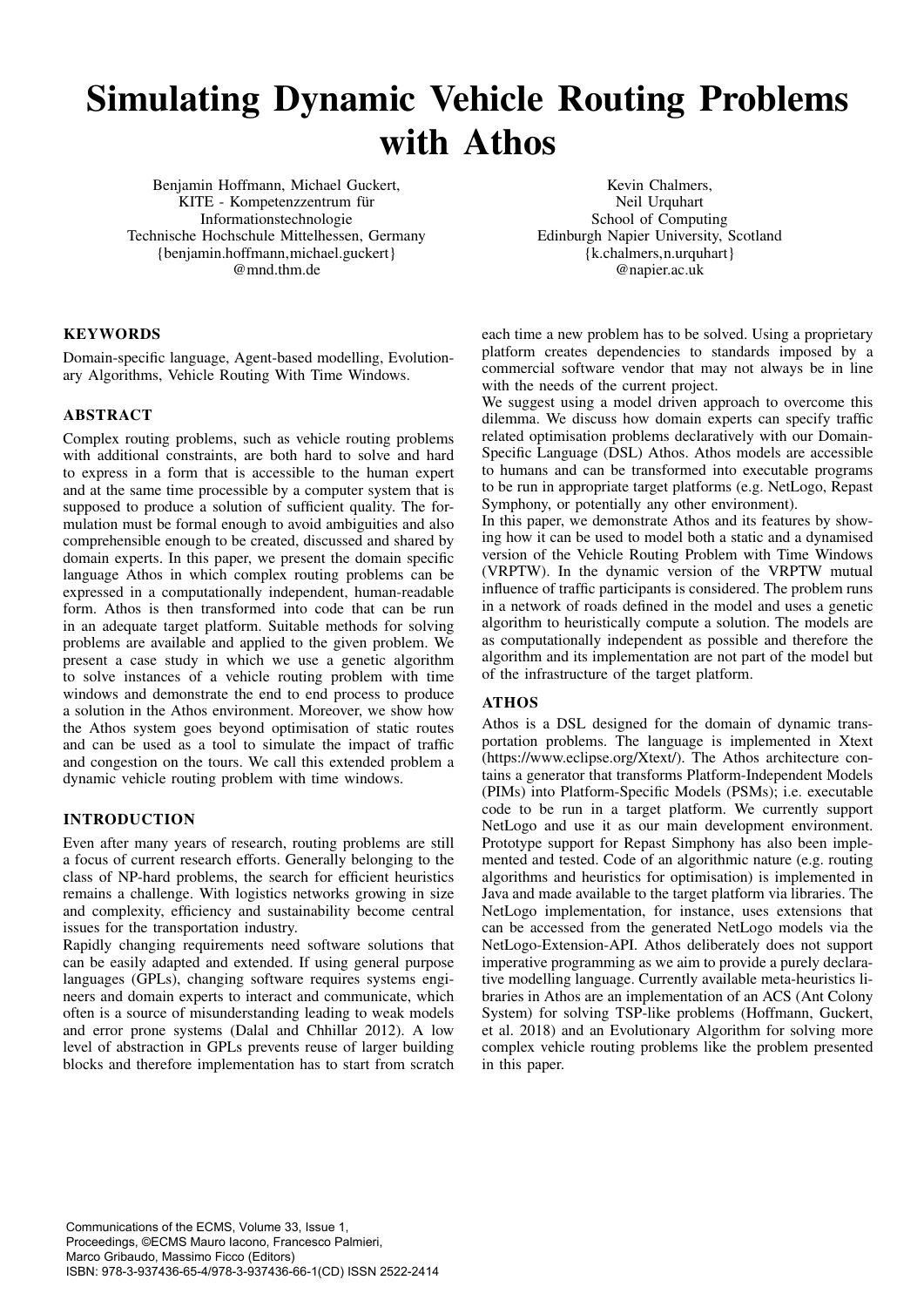The VRPTW describes the task of visiting a set of customers for delivery or pick-up of products, depending on context. Each visit must conform to time windows specified for each customer. If the vehicle does not arrive within the limits of the time window, it either has to wait until the window opens (early arrival) or the schedule is not feasible (late arrival). Visits at a customer may also consume a given amount of service time. Vehicles start and end their journeys in one of possibly many depots. If more than one depot is used, the problem is referred to as a multi-depot problem. The problem may be formulated for a fixed number of vehicles or the number of vehicles may be part of the objective function of the optimisation problem. VRPTWs can be used to optimise a single objective (e.g. overall distance travelled) or multiple objectives (e.g. number of vehicles and distance travelled) (Dabia, Demir, and Woensel, van 2014). The VRPTW is highly relevant to real-world problems both in an operational (N. B. Urquhart, Hart, and Judson 2015) and a planing context (N. Urquhart and Fonzone 2017). The user of the VRPTW-solving software will be a domain expert, e.g. a logistics analyst or transport planner. Many industrial contexts will include additional specific constraints defined by the business context, i.e. working conditions of staff, types of vehicle in use, environmental or financial considerations. The implementation of such additional, possibly very versatile, constraints leads to an increased workload for professional programmers using a conventional GPL. A DSL as Athos will potentially reduce development time and give domain experts a tool to easily modify and extend a model without having to access software developers.

Obviously, any problem instance of a VRPTW requires travel time data between customers and depots. Depending on the optimisation criterion used, it may also be necessary to retain distance or emissions data as well. Such data can be held in an origin-destination matrix (see e.g. Dantzig, Ramser, and Hubert 1959), or simply be calculated using the Euclidean distance between customers. However, real-world examples (N. Urquhart and Fonzone 2017; N. B. Urquhart, Hart, and Judson 2015) usually use an underlying street graph and apply pathfinding algorithms to find routes between customers.

Summarising the discussion, we see that a DSL supporting the domain of vehicle routing must be capable of expressing the many different formulations of a VRP including differing vehicle types, time windows, service times, capacity constraints and driving time constraints. At the same time, it must also support the modelling of the underlying street graph. The following step by step example illustrates the modelling features of the language and how a VRPTW can be described. The product to be delivered is soap each item having a weight of 1 weight unit. The model contains a single agent type named *delivery* with two states *awt* and *die*. The agents of this type wait for an optimal tour to be computed and then start delivering goods according to the tour received thereby satisfying demands of the customers on that tour. Travel time will be computed using the default duration function that uses length and speed of the agents and counts in the defined congestion factors so that a high amount of traffic in the network has an impact on the delivery.

```
1 model VRPTW_Example
2 world xmin 0 xmax 75 ymin 0 ymax 75
   3 products product soap weight 1.0
   4 agentTypes
   5 agentType staticDelivery congestionFactor 60.0 maxWeight 200.0
      6 behaviour awt awaitTour when finished do die;
      7 behaviour die vanish;
   8 functions
   9 durationFunction normal length default
```
Behavioural patterns of agents are defined by means of *behaviour blocks.* For each agent type a single behaviour block with an arbitrary number of *behaviour states* can be defined. Behaviour states correspond to the states of an implicit finite automaton. A state consists of a perceivable action and a specification of transitions. Events can be defined as stimuli that trigger a transition and entail a change of state.

The Athos meta-model reflects all of the elements of the language. Figure 1 shows how agent states are represented there. *AgentTypes* are linked to exactly one *AgentBehaviourBlock*, which contains one or more *AgentBehaviourStates*. The state of an agent corresponds to exactly one observable behaviour that the agent exhibits when being in the respective state. This observable behaviour is an instance of *AgentBehaviourDescription*. Athos has a set of built-in *AgentBehaviourDescriptions* which will continuously be extended in future versions.

Additionally, an *AgentBehaviourState* contains an arbitrary number of *AgentBehaviourTransitions*, which trigger a change to a target state depending on a condition. Possible target states are other named states in the *AgentBehaviourBlock* (in Figure 1 or anonymous states defined in the *AgentBehaviourTransition*.

```
1 agentTypes
```

```
2 agentType staticDelivery congestionFactor 60.0 maxWeight 200.0
```

```
3 behaviour awt awaitTour when finished do die;
4 behaviour die vanish;
```
The network is a complete graph with edge lengths equal to the Euclidean distance between the respective end nodes. Nodes are defined with their coordinates. As the graph is defined to be complete, the list of edges is empty. The length of the edges is used as travel time. Note that this is only an academic example – any other duration function could be defined and used here.

```
1 complete network
   2 nodes
   3 node n1 (35.0, 35.0)
4 ...
5 node n51 (47.00, 47.00)
6 edges
```
Sources and demands are defined using nodes of the network. The keyword *ea* indicates that an evolutionary algorithm is to be used to compute the tours for the vehicles. Additional parameters for the algorithm are provided. For each demand quantities, time windows, and service time are defined.

```
1 sources
     2 n1 isDepot soap sprouts (staticDelivery) agentsStart route
       3 ea (n2, n3, n4, ..., n48, n49, n50, n51) popSize 30
 4 demands
      5 n1 hasDemand soap absQuantity 0.00 earliestTime 0
          6 latestTime 230 serviceTime 0
7 ...
       8 n51 hasDemand soap absQuantity 13.00 earliestTime 124
          9 latestTime 134 serviceTime 10
```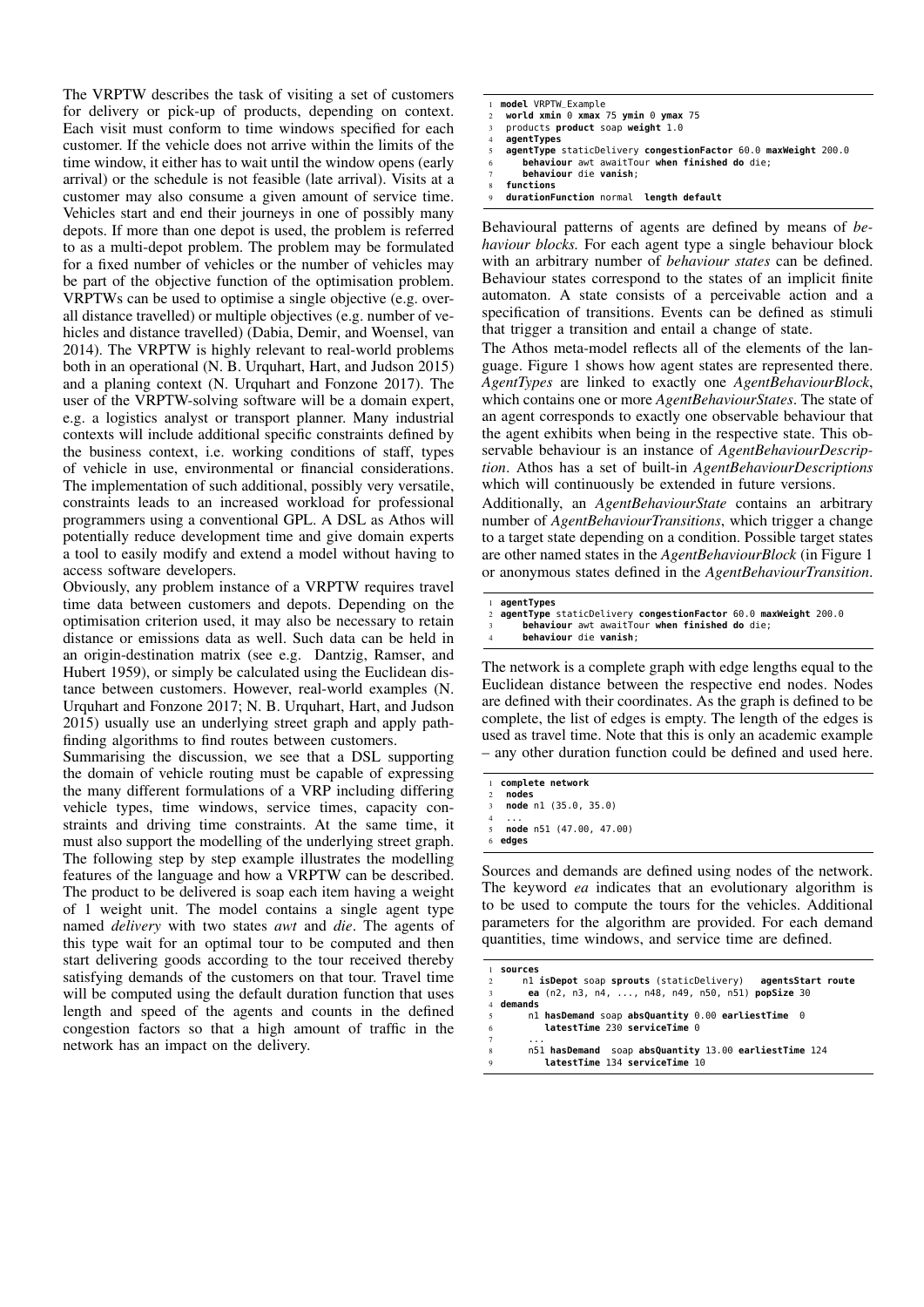

Fig. 1. Athos meta-model for modelling agent behaviour.

Agents of a given type can be monitored by using metrics in which indicators can be defined that can either accumulate values or set values. These indicators are collected for each agent and can be viewed for each single agent or condensed into overall statistics. As any other feature of Athos, metrics have a representation in the meta model analogous to that of the behaviours. However, for the sake of brevity this is not discussed here.

|                | defineMetrics                                                          |
|----------------|------------------------------------------------------------------------|
| $\mathfrak{D}$ | metrics for staticDelivery (                                           |
|                | class metric distanceCovered                                           |
|                | when (isAtCustomer?)                                                   |
|                | add distanceTo last customer                                           |
| 6              | individual metric ticksEarly                                           |
|                | when $(isAtCustomer? & earlier)$ and $s$ earliest Time > current Time) |
| 8              | $add$ earliest $Time - currentTime$                                    |
|                |                                                                        |

Beyond the optimisation of tours with the built in evolutionary algorithm, Athos can run simulations of dynamic delivery scenarios with these optimised schedules in which the effect of traffic and congestion in the network can be measured up with the individually defined metrics. While a static VRPTW optimises tours once according to a defined objective function, a dynamic VRPTW goes beyond that and is sensitive to dynamic aspects of traffic in the underlying network. We discuss and compare a static and a dynamic VRPTW in the case study presented in the next section.

#### CASE STUDY

In this section, we will present a case study that compares the static and dynamic variants of the VRPTW problem. We will analyse how a changed traffic situation influences the success of the planned tours. First we will use Athos to define a static VRPTW. In addition, we will define some metrics to see how the vehicles perform when the traffic situation stays exactly the same throughout the entire simulation. In a second step, we will transform the VRPTW into a dynamic VRPTW by adding additional noise-agents that will induce congestion effects inside the network. We will use the defined metrics to see how congestion influenced the outcome of the calculated VRPTW solution. Note that the complete Athos program, the generated NetLogo programs (together with the required extension) as well as some videos showing the simulation can be obtained from https://athos.mnd.thm.de/public/ecmscasestudy.html.

Figure 2 illustrates the graph used in this case study. The graph is an artificially simplified version of an urban area with the following characteristics:

- At its core, the area features a beltway. The roads here are highly dependent on each other so that congestion on one road directly expands to other roads of the beltway.
- The depot is located at the very centre of this beltway. Access roads to the depot also belong to the beltway and thus are also affected by any congestion on the beltway.
- The centre of this area also features a network of highways with high capacity. These highways are independent so that congestion on one highway does not have ripple effects on adjacent highways.
- Suburban areas are accessible through roads of less capacity. These roads are more susceptible to congestion when used by a queue of cars or cars with high congestion factors like heavy-goods vehicles.

```
1 model UrbanArea
  2 world xmin 0 xmax 40 ymin 0 ymax 22
   3 <<definition of agent types>>
  4 functions
  5 durationFunction highway
      6 length + 1.5 ∗ accCongestionFactor default
  7 durationFunction road length ∗ 3 + 4 ∗ accCongestionFactor
  8 network
   9 <<definition of nodes>>
10 edge undirected e01 from n0 to n1
11 length 0.0 cfactor 1.0 path "cityRing" function highway
  12 edge undirected e12 from n1 to n2
13 length 0.0 cfactor 1.0 path "cityRing" function highway
  14 edge undirected e16 from n10 to n11
15 length 0.0 cfactor 1.0 function highway
16 edge undirected e17 from n10 to n18
17 length 0.0 cfactor 1.0 function road
```
18 **<< definition of other edges >>**

The first two lines of the listing above give a name to the model and define its global boundaries. The definition of the agent types used in the case study is omitted in the listing but will be presented shortly. Lines 4 to 7 contain the functions that are associated to the two different road types used in the case study. The function associated to edges which represent highways was aptly named "highway". The meaning of this function is that the length of a highway defines the minimum amount of time a vehicle needs to cross it. For example, a highway of length 200 would require 200 ticks to be crossed by a vehicle, given that the vehicle has a congestion factor of zero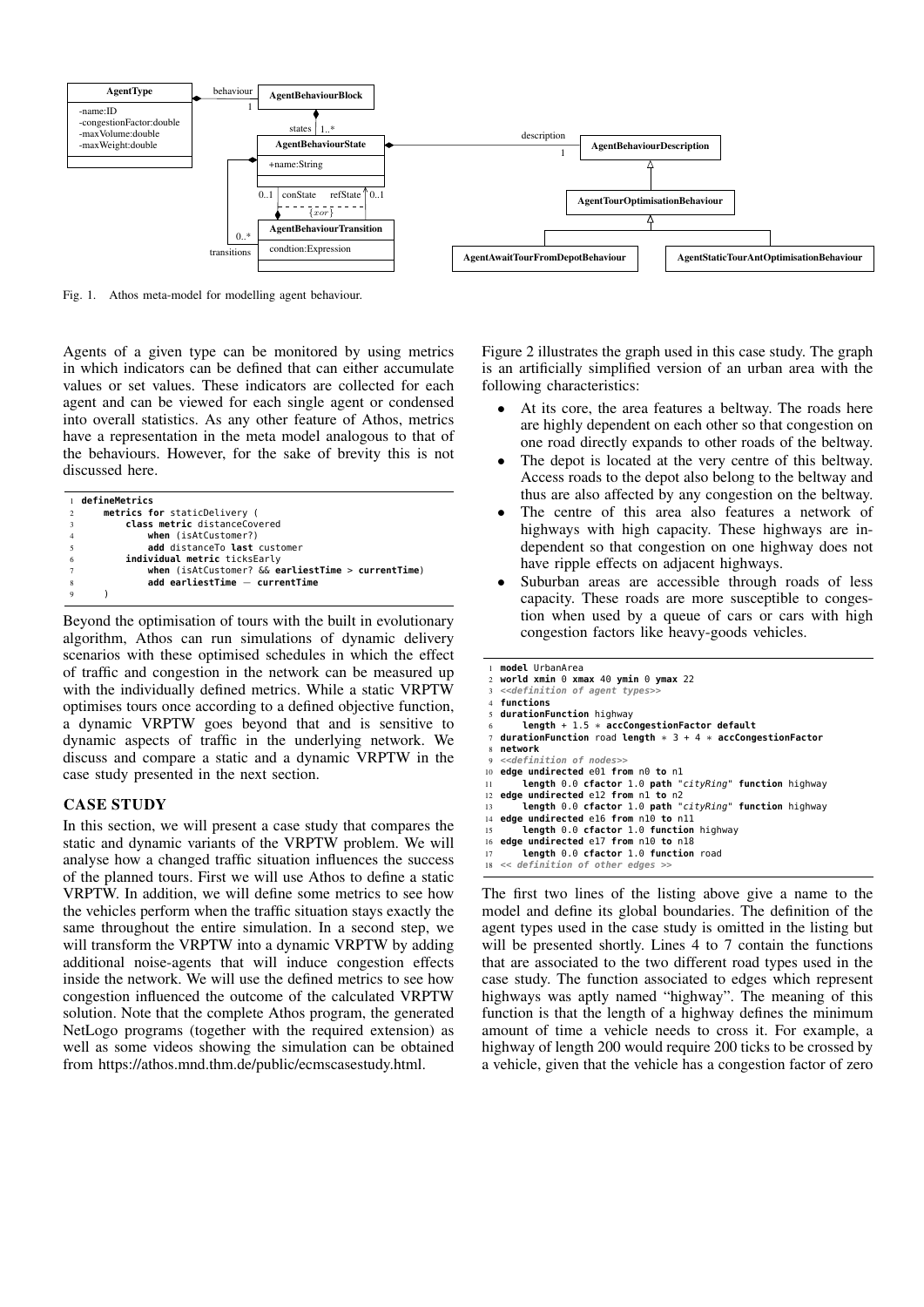

Fig. 2. Artificial graph used in the case study.

and the summed up congestion factor of all other vehicles on the road is also zero. This is due to the fact that the congestion factor of each vehicle on a road additionally increases the time required to cross the respective road.

Roads that belong to the same path share their accumulated congestion factor. In the listing, edge  $\epsilon$  01 and  $\epsilon$ 12 belong to the same path. To account for the fact that normal roads take longer to travel and are more susceptible to congestion than highways, the road function multiplies the length of the road by three and the accumulated congestion factors by four.

```
1 << environment definition >>
   2 agentTypes
   3 agentType delivery congestionFactor 0.0 maxWeight 180.0
       4 behaviour awt awaitTour when finished do wait;
        5 behaviour wait idle for 1000 when finished do die;
       6 behaviour die vanish;
   7 <<network definition>>
8 sources
    9 n0 isDepot soap sprouts (delivery)
10 agentsStart route ea (n3, n5, n9, n10, n12, n13, n16, n17,
11 n19, n21, n22, n23, n24, n25, n26) popSize 30 at 0
12 demands
13 n0 hasDemand soap absQuantity 0.00
14 earliestTime 0 latestTime 500 serviceTime 0
15 n1 hasDemand soap absQuantity 15.0
16 earliestTime 15 latestTime 120 serviceTime 5
17 << more demand specifications >>
```
The above listing shows the specification of the homogeneous fleet of vehicles located at the depot. Lines 3 to 6 specify that these vehicles have a congestion factor of zero and thus do not congest the roads. Each vehicle can provide a customer with 180 units of a given product. Line 4 specifies that this type of vehicle waits at a depot until it is assigned a tour. As the metrics that we will define in the next step do only apply for existing agents, lines 5 and 6 tell a vehicle to idle at the depot for 1,000 ticks before leaving the simulation. In line 9, node n0 is defined to be a depot. Customers are defined inside the brackets. Note that the code is intentionally no longer computationally independent, because the ea keyword explicitly specifies the application of an evolutionary algorithm. This allows to specify the parameters used in the respective algorithm – in this case, the population is set to a size of 30. The depot searches for a set of tours for its vehicles at the very beginning of the simulation. This is specified in line 11 with the keyword at followed by the value zero.

$$
0.001 \cdot \sum_{k \in K} \sum_{i \in N} \sum_{j \in N} t_{ij} x_{ij}^k + 100 \cdot |K| \to \text{Min!} \tag{1}
$$

The depot uses a genetic algorithm (Hoffmann, Chalmers, et al. 2019) that internally builds a complete graph of all customer nodes (Hoffmann, Guckert, et al. 2018) and optimises the function given in  $(1)$ . Here, K denotes the set of vehicles at the depot,  $N$  the set of nodes of the complete graph (including the depot),  $t_{ij}$  the travel time from node i to node j and  $x_{ij}^k$  a decision variable that is set to 1 if vehicle  $k$  travels from node  $i$ to node  $j$  and 0 otherwise. A parameter value of 0.001 weights the total distance covered by all vehicles. Analogously, 1000 is the weight for the number of vehicles used. The complete set of parameter values is given in Table II.

Finally, lines 12 to 17 contain the demand specifications. Note that the depot appears here in order to define the latest point in time for the return of the vehicles. Table I summarises the constraints related to the customers in this case study.

```
1 << environment and delivery agent type >>
2 agentType noiseAgent congestionFactor 150.0 maxWeight 100.0
    3 behaviour roam route exact (n1, n2, n9, n10, n3, n4, n5,
                                        4 n13, n14, n15, n6) repeat 5 times
       5 when finished do die;
    6 behaviour die vanish;
   7 << functions and network definition >>
8 sources
   9 << n0 still depot >>
10 n1 sprouts (noiseAgent) at 2
11 n2 sprouts (noiseAgent) at 4
12 n23 sprouts (noiseAgent) at 3
```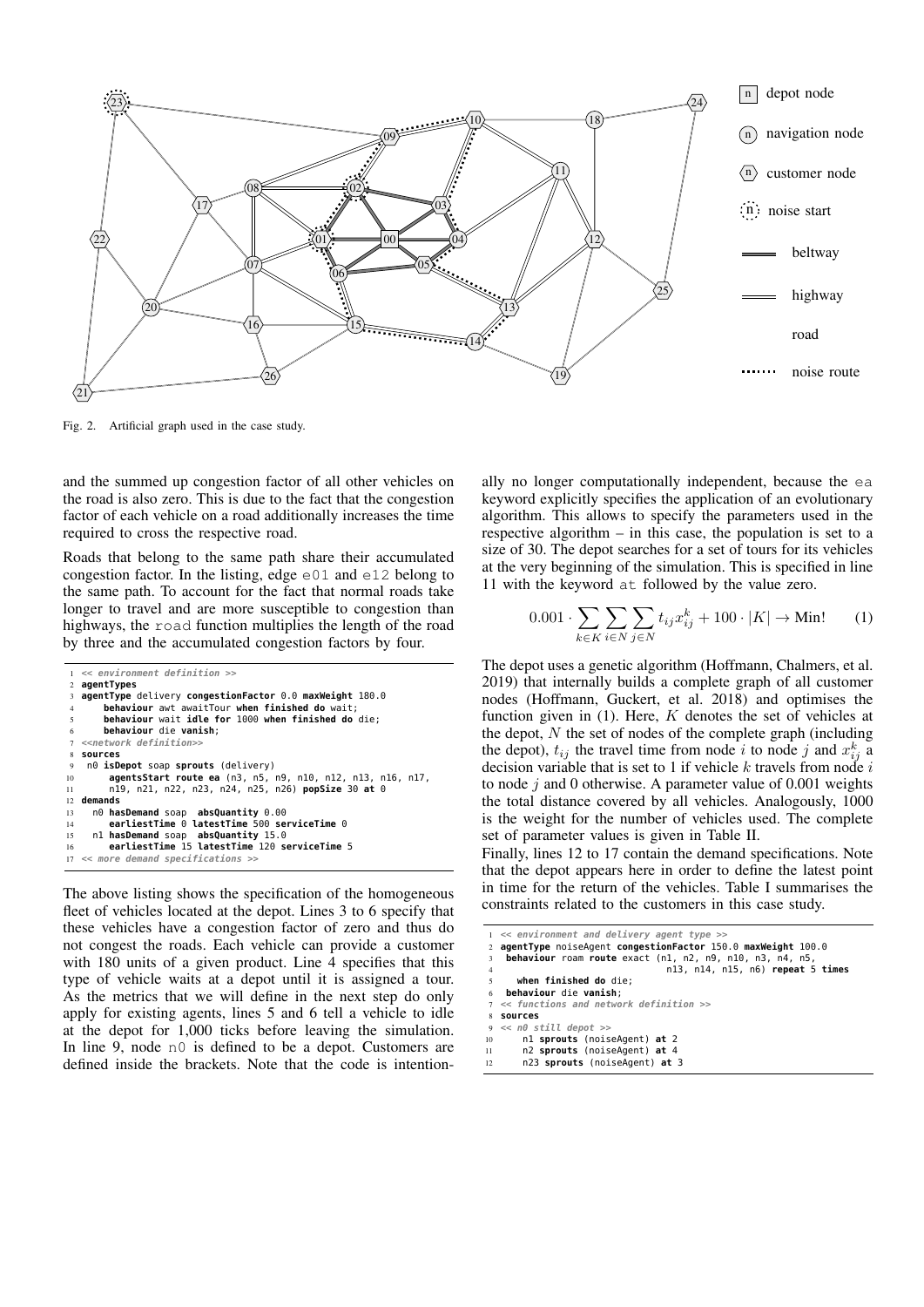The Athos code presented so far allows us to run the simulation in a "noise-free" mode: The depot calculates a solution for the VRPTW and sends out the vehicles to serve the customers. In order to transform the static VRPTW into a dynamic version, we will run a second batch of simulations in which additional noise-agents will increase travel times on the city ring and some of the roads/highways in the network. To this end, the above listing introduces another agent type with a congestion factor of 150. Due to its high congestion factor, this type of agent considerably slows down traffic on its current road (or path of roads). The agent follows a predefined route (specified in lines 3 and 4) 5 times and then disappears. Lines 9 to 11 define the nodes and the exact point in time where an instance of this type of agent appears. Note that even though node n23 is not part of the specified route of nodes for that type of agent, it can still appear at this node. The agent then uses the fastest way to the first node of the tour specified for this agent type (n1).

The final part of the simulation specification for this case study is the definition of a set of metrics. In this case study, we are interested in the cumulative distance travelled by the delivery vehicles. Moreover, the exact time vehicles had to wait due to an early arrival at a customer might give some insight on the efficiency of the calculated tour. Also, it might be important to now the accumulated time by which vehicles arrived to late at a customer and the total number of time windows violated and time windows met. These metrics are specified in the following listing.

|                | $1 \leq a s$ before $\gg$                          |
|----------------|----------------------------------------------------|
|                | 2 defineMetrics updateRate 10                      |
| 3              | metrics for delivery (                             |
| $\overline{4}$ | class metric distanceCovered                       |
| 5              | when ( isAtCustomer? )                             |
| 6              | add distanceTo last customer                       |
| 7              | class metric ticksEarly                            |
| 8              | when (isAtCustomer? && earliestTime > currentTime) |
| 9              | add earliestTime — currentTime                     |
| 10             | class metric ticksLate                             |
| 11             | when (isAtCustomer? && latestTime < currentTime)   |
| 12             | add currentTime - latestTime                       |
| 13             | class metric windowsViolated                       |
| 14             | when $(isAtCustomer? & lastTime < currentTime)$    |
| 15             | add 1                                              |
| 16             | class metric windowsMet                            |
| 17             | when (isAtCustomer? && currentTime <= latestTime)  |
| 18             | add 1                                              |
| 19             |                                                    |

Table II and Table III summarise the results of ten simulation runs each for the problem without noise agents and the problem with noise agents that introduce dynamism through reduced travel speeds. As was to be expected, in the simulations without noise-agents, no time windows were violated. In addition to the 16 customers defined for the problem, the metric also counts the timely return of a vehicle to the depot as a met time window. Since the evolutionary algorithm used to solve this problem is not deterministic, some runs feature solutions with three and some with four vehicles resulting in 19 or 20 met time windows.

The introduction of noise-agents changes the situation dramatically. The noise agents effectuate the movement speed on their respective roads in a way that the delivery vehicles do no longer meet all time windows. In fact, nearly half of the defined

TABLE I. CONSTRAINTS OF THE VRPTW.

| <b>Cstm</b> | Location     | <b>Demand</b> | <b>Earliest</b> | Latest | <b>Service</b> |  |
|-------------|--------------|---------------|-----------------|--------|----------------|--|
| 01          | (18.0, 9.0)  | 15            | 15              | 120    | 5              |  |
| 03          | (21.0, 11.0) | 20            | 10              | 120    | 7              |  |
| 05          | (20.0, 7.5)  | 50            | 20              | 90     | 10             |  |
| 09          | (18.0, 15.0) | 45            | 80              | 220    | 15             |  |
| 10          | (23.0, 16.0) | 25            | 90              | 250    | 10             |  |
| 12          | (30.0, 9.0)  | 30            | 35              | 260    | 5              |  |
| 13          | (25.0, 5.0)  | 60            | 40              | 140    | 7              |  |
| 16          | (10.0, 4.0)  | 35            | 45              | 160    | 8              |  |
| 17          | (7.0, 11.0)  | 40            | $\overline{0}$  | 140    | 50             |  |
| 19          | (28.0, 1.0)  | 15            | 10              | 130    | 9              |  |
| 21          | (0.0, 0.0)   | 50            | 5               | 120    | 5              |  |
| 22          | (1.0, 9.0)   | 30            | 10              | 90     | 15             |  |
| 23          | (2.0, 17.0)  | 40            | 20              | 60     | 5              |  |
| 24          | (36.0, 17.0) | 35            | 25              | 50     | 8              |  |
| 25          | (34.0, 6.0)  | 20            | 20              | 60     | 9              |  |
| 26          | (11.0, 1.0)  | 15            | 30              | 45     | 10             |  |

time windows are violated. In each of the ten simulations with noise-agents the accumulated ticks by which time windows were missed is around 760.

In both cases the distance travelled by the vehicles was nearly which was to be expected. The slower movement on the roads caused the vehicles to arrive at their customers later than originally calculated which is also reflected in the amount of ticks that vehicles arrived too early at their customers which is reduced by around 6.7 ticks.

In our future work, we will use Athos to further research into dynamic VRPTW to provide strategies that provide satisfactory solutions even in case of sudden traffic surges.

#### RELATED WORK

Steil et al. (Steil et al. 2011) discuss an approach that encompasses all aspects involved in the domain of patrol routing algorithms. It covers all stages in the development of patrol routes from the specification (expression) and simulation-based assessment (execution and evaluation) to the translation of patrol routes to the real-world (engagement). Accordingly, they call their approach the 4Es approach.

The 4Es approach is similar to the approach presented in this paper in that it integrates the expression, simulation and evaluation in an appropriate environment. Moreover, it also uses a DSL for the expression of routing algorithms. Their DSL, called Turn, allows to define the next destination of an agent in a road network by means of set reduce functions that can be chained to successively reduce the set of all nodes until only one node is left which is then selected as an agent's next destination. This way the agents in the simulation follow a pre-defined routing strategy. The system evaluates routing strategies by application of four distinct metrics. These metrics provide information on the time it took a first-responding agent to get to the node where an event occurred, the percentage of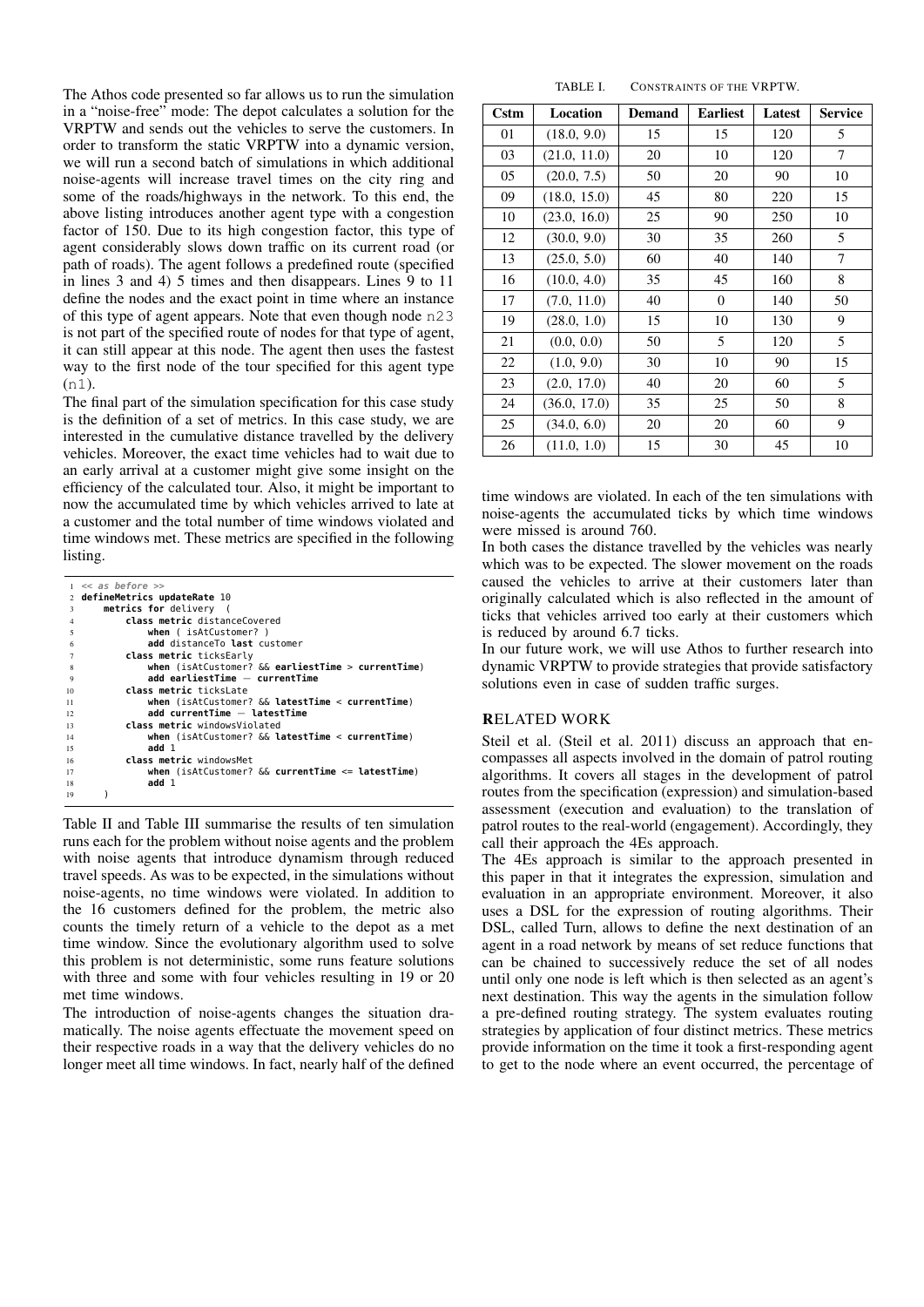TABLE II. RESULTS FOR TEN RUNS OF A NOISE-FREE SIMULATION (PARAMETER SETTINGS: POPSIZE = 30; SIMPLEPERMUTATIONPROB = 0.9;  $MAXDISTANCE = 4$ ; GENERATIONS = 80; WNOOFTOURS = 100; WTOTALDIST = 0.001; TRMTSIZE = 4; TAKEBESTPROB = 0.8; MUTATIONPROB = 0.1.

| <b>Metric/Run</b> |          |        |        |        |          |        |        | 8      |        | 10     | Avg.   |
|-------------------|----------|--------|--------|--------|----------|--------|--------|--------|--------|--------|--------|
| Total distance    | 101.90   | 105.10 | 105.10 | 101.90 | 101.90   | 107.65 | 102.79 | 107.65 | 101.90 | 107.65 | 104.35 |
| Ticks early       | 27       | 48     | 48     | 27     | 27       | 27     | 25     | 27     | 27     | 27     | 31     |
| Ticks late        |          |        |        |        | $\Omega$ |        |        |        |        |        |        |
| Windows violated  | $\theta$ |        |        |        | $\Omega$ |        |        |        |        |        |        |
| Windows met       | 19       | 20     | 20     | 19     | 19       | 19     | 20     | 20     | 19     | 20     | 19.5   |

TABLE III. RESULTS FOR TEN RUNS OF A NOISE-FULL SIMULATION (SAME PARAMETER SETTINGS AS STATED IN TABLE II).

| <b>Metric/Run</b> |          |        |        | 4      |        | o      |        |        |        | 10     | Avg.   |
|-------------------|----------|--------|--------|--------|--------|--------|--------|--------|--------|--------|--------|
| Total distance    | 104.86   | 101.71 | 101.71 | 101.71 | 101.71 | 101.71 | 101.71 | 104.86 | 107.42 | 104.86 | 103.23 |
| Ticks early       | 39       | 18     | 18     | 18     | 18     | 18     | 18     | 39     | 18     | 39     | 24.30  |
| Ticks late        | 766      | 764    | 766    | 762    | 760    | 764    | 761    | 764    | 776    | 763    | 764.6  |
| Windows violated  | $\Omega$ |        | Q      | Q      |        |        |        |        | 10     |        | 9.1    |
| Windows met       |          | 10     | 10     | 10     | 10     | 10     | 10     | 1      | 10     |        | 10.30  |

nodes in the network visited by agents per day, the number of nodes visited that were in a state in which an event of interest is likely to occur (so-called hot nodes), an the amount of time agents spent at such hot nodes.

Despite the mentioned similarities, the work of Steil et al. differs considerably from our work when looked at in more detail. First of all, the two research efforts target two different domains. As is pointed out by the authors, patrol routing problems share some features with vehicle-routing problems but greatly differ in what practitioners ultimately aim to achieve. In VRPs, in the majority of cases, the objective is the minimisation of a given cost function. By contrast, patrol routing dispatchers often do not search for a solution that optimises any specific value. Instead they search for routes that bring about satisfactory values for certain metrics as long as the routes followed by the agents are somewhat unpredictable and are non-deterministic. In contrast to the Turn DSL, Athos allows an explicit definition of a list of nodes to visit in the exact specified order or the definition of a set of nodes which have to be visited in an order that optimises a user-defined function. Most importantly, in the simulation framework of Steil et al., there is no concept of velocity or congestion. Agents move along the underlying graph among neighbouring nodes one node per time step. Due to the fact that there are no congestion effects or any changes in the movement speeds of agents, their approach cannot be used to simulate dynamic vehicle routing problems where travel times are subject to fluctuations depending on the current traffic situation.

Another platform for traffic and transport simulations is MAT-Sim (Horni, Nagel, and Axhausen 2016). MATSim is a mutliagent microsimulation system based on the co-evolutionary principle. This means that the agents in the system are equipped with a set of plans to follow. Throughout multiple iterations the agents try and evaluate the outcome of the plans at their disposal. In each cycle a plan is selected, applied and evaluated. With a given probability, agents modify different dimensions of their plans. For example, agents can vary the time they leave a given location, choose a different route or switch to a different mode of transport. Each agent seeks to optimise its individual outcome.

Macijewski and Nagel present a MATSim-based approach to evaluate algorithms for the DVRP (Maciejewski and Nagel 2012). At the same time, their work intends to plan demandresponsive transport services (DRT severcies) using the MAT-Sim framework. In their approach MATSim is used to calculate time-dependant travel times for a given scenario. The calculated data is then merged with additional demand and supply data which results in a (dynamic) VRPTW. This way, the authors designed four scenarios. The scenarios were designed to closely resemble traffic situations common to urban environments. Two of the scenarios analysed courier services while the other two scenarios investigated taxi services. They calculated solutions in two ways: First, they solved the problem using time-dependant travel times. Second, they produced solutions based on average travel times. The latter results were then applied to the problem with time-dependant travel times. The authors found that for the couriers services the routes calculated on the basis of the time dependent travel times considerably outperformed those based on average travel times. Their explanation is that knowledge of time-dependant travel times allows for the calculation of routes that avoid congested roads. Interestingly, for the taxi services travel times for the solutions of both approaches were rather similar which the authors explain with the nature of the demands to taxiservices which does not lend itself to careful planning. For both scenarios, the solutions based on average times violated the defined time windows when applied to the problem that featured time-dependent travel times.

GAMA (Grignard et al. 2013) is a sophisticated simulationplatform. It features the GAML DSL which was designed for modelling agent-based simulations. The DSL's meta-model elements can be divided into elements for the definition of aspects related to entities, space and time. A species element is to GAML what a class is to object-oriented languages like